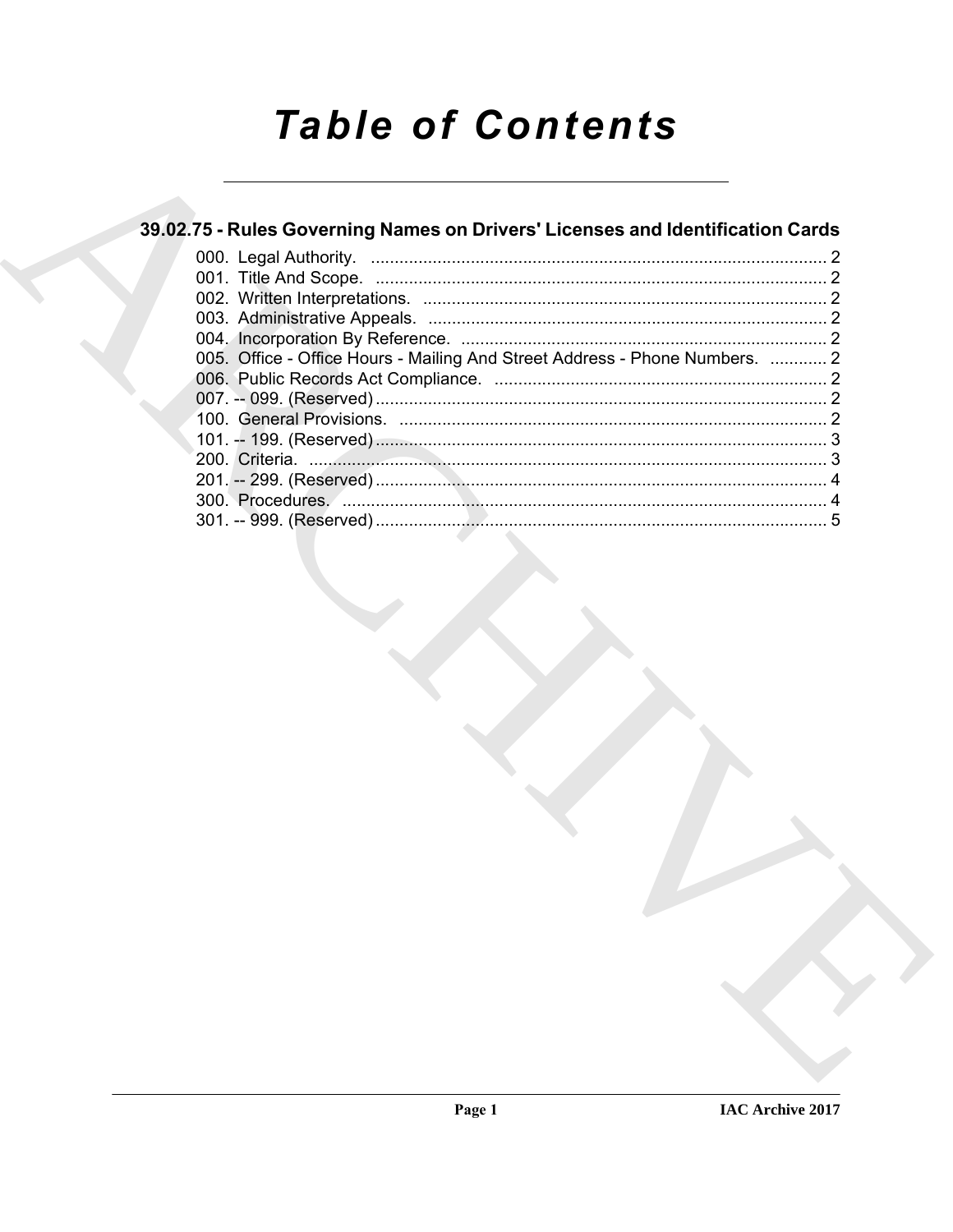#### **IDAPA 39 TITLE 02 CHAPTER 75**

#### <span id="page-1-0"></span>**39.02.75 - RULES GOVERNING NAMES ON DRIVERS' LICENSES AND IDENTIFICATION CARDS**

#### <span id="page-1-1"></span>**000. LEGAL AUTHORITY.**

Under the authority of Sections 49-201, 49-306, 49-315, 49-318, 49-319, and 49-2443, Idaho Code, the Department adopts the following rule. (3-29-12)

#### <span id="page-1-2"></span>**001. TITLE AND SCOPE.**

**01. Title**. This rule shall be known as IDAPA 39.02.75 "Rules Governing Names on Drivers' Licenses tification Cards." IDAPA 39. Title 02. Chapter 75. (4-2-08) and Identification Cards," IDAPA 39, Title 02, Chapter 75.

**02. Scope**. The purpose of this rule is to provide procedures and criteria for County Sheriffs and the Idaho Transportation Department to record and format names, and to allow surnames and hyphenated names on drivers' licenses and identification cards. (4-2-08) drivers' licenses and identification cards.

#### <span id="page-1-20"></span><span id="page-1-3"></span>**002. WRITTEN INTERPRETATIONS.**

There are no written interpretations for this chapter. (4-2-08)

#### <span id="page-1-10"></span><span id="page-1-4"></span>**003. ADMINISTRATIVE APPEALS.**

Administrative appeals under this chapter shall be governed by the rules of administrative procedure of the attorney general, IDAPA 04.11.01, "Idaho Rules of Administrative Procedure of the Attorney General." (4-2-08) general, IDAPA 04.11.01, "Idaho Rules of Administrative Procedure of the Attorney General."

#### <span id="page-1-14"></span><span id="page-1-5"></span>**004. INCORPORATION BY REFERENCE.**

There are no documents incorporated by reference in this chapter. (4-2-08)

#### <span id="page-1-15"></span><span id="page-1-6"></span>**005. OFFICE - OFFICE HOURS - MAILING AND STREET ADDRESS - PHONE NUMBERS.**

**01.** Street and Mailing Address. The Idaho Transportation Department maintains a central office in 3311 W. State Street with a mailing address of PO Box 7129, Boise ID 83707-1129. (4-2-08) Boise at 3311 W. State Street with a mailing address of PO Box 7129, Boise ID 83707-1129.

<span id="page-1-19"></span><span id="page-1-18"></span><span id="page-1-16"></span>**02. Office Hours**. Daily office hours are 8 a.m. to 5 p.m. except Saturday, Sunday and state holidays.

 $(4-2-08)$ 

**03. Telephone and FAX numbers**. The central office may be contacted during office hours by phone 34-8000 or by fax at 208-334-8586. at 208-334-8000 or by fax at 208-334-8586.

#### <span id="page-1-17"></span><span id="page-1-7"></span>**006. PUBLIC RECORDS ACT COMPLIANCE.**

All records associated with this chapter are subject to and in compliance with the Idaho Public Records Act, as set forth in Title 74, Chapter 1, Idaho Code. (4-2-08)

#### <span id="page-1-8"></span>**007. -- 099. (RESERVED)**

#### <span id="page-1-13"></span><span id="page-1-11"></span><span id="page-1-9"></span>**100. GENERAL PROVISIONS.**

<span id="page-1-12"></span>**01. Punctuation Marks**. The only punctuation marks which may be used in a name are the comma (,), apostrophe ( $\cdot$ ), and the hyphen ( $\cdot$ ). A hyphen is allowed in the last name only, and may occur once. A comma can only be used between the last name and the first name. be used between the last name and the first name.

**39.02.75 - RULES OOVERINNO NAMES ON DRIVER'S 15<br>
199.02.75 - RULES OOVERINNO NAMES ON DRIVER'S LOTDER 400 DENTIFICATION CARDS<br>
(10)**  $\frac{1}{2}$  **LOTDER The Theoretical CARD (10)**  $\frac{1}{2}$  **CARD (10)**  $\frac{1}{2}$  **CARD (10) \frac{1 02. Full Name Requirements**. If a full name has more characters than the department automated system allows, the last name and first name must be written out fully. The middle name can be initialized and then the full middle name entered on the comment line of the application. If there is a designator, it will follow the middle initial. If the name still has more characters than the department automated system allows, the first and middle names can be initialized and the full first and middle names entered on the comment line of the application. (3-29-12)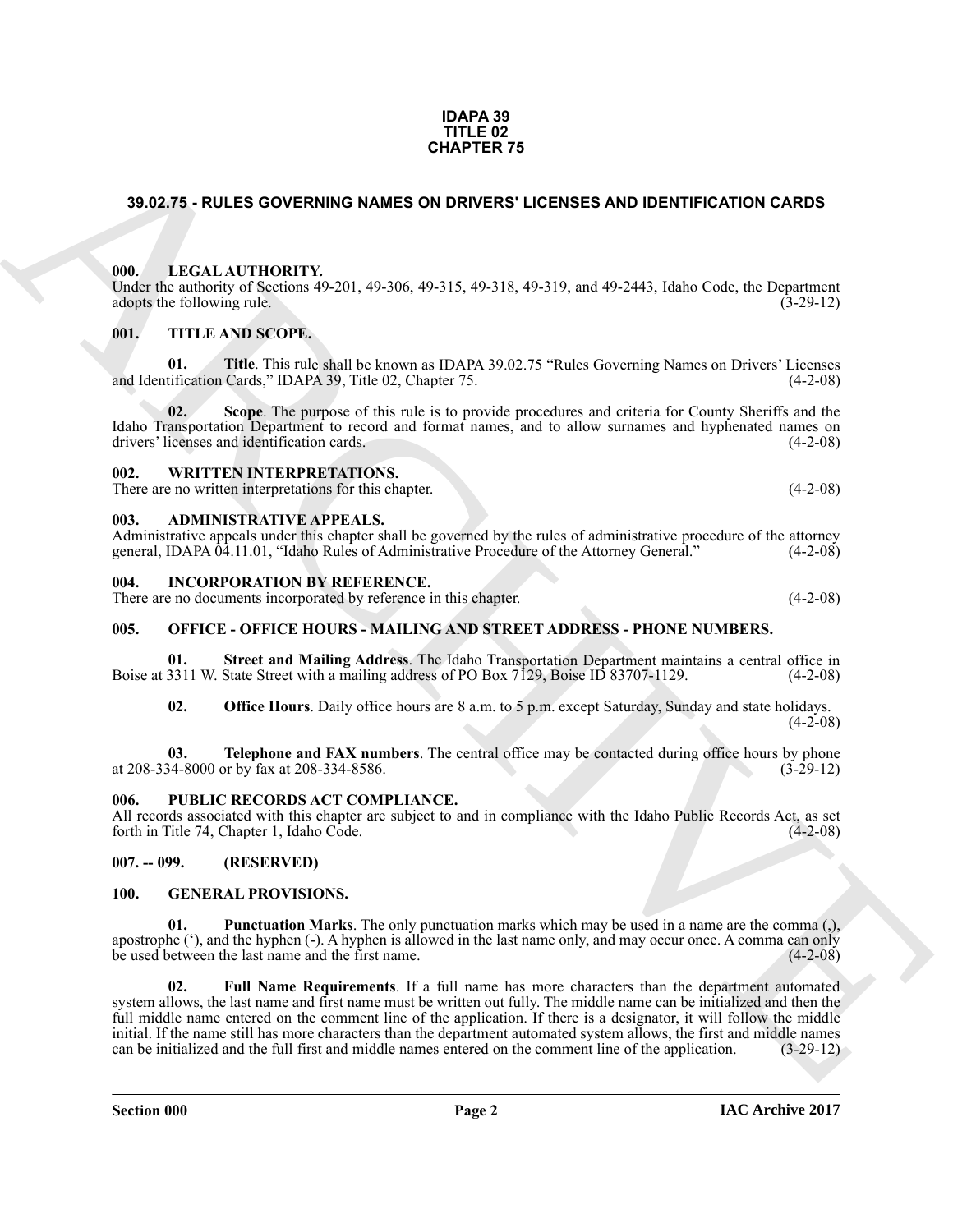#### <span id="page-2-2"></span><span id="page-2-0"></span>**101. -- 199. (RESERVED)**

#### <span id="page-2-1"></span>**200. CRITERIA.**

**01. Legal Name**. The name on the certified original birth certificate will be used unless a name changes due to:  $(3-29-12)$ 

<span id="page-2-5"></span>

| a. | Marriage;                             | $(5-13-91)$                                                       |
|----|---------------------------------------|-------------------------------------------------------------------|
| b. | Divorce; or                           | $(5-13-91)$                                                       |
|    | $\sim$ $\sim$ $\sim$ $\sim$<br>$\sim$ | $\mathcal{L} = \mathcal{L} \times \mathcal{L} \times \mathcal{L}$ |

<span id="page-2-7"></span><span id="page-2-4"></span>**c.** Court Order. (5-13-91)

**02. Stepparents' Name**. An applicant is not allowed to use a stepparent's last name, except by court order or other documents may be accepted to change a name, on approval by the Idaho Transportation Department. (7-1-96)

Globe Transportation Department<br>
20. (ARCHIVES)<br>
20. (ARCHIVES)<br>
20. (ARCHIVES)<br>
20. (ARCHIVES)<br>
20. (ARCHIVES)<br>
20. (ARCHIVES)<br>
20. (ARCHIVES)<br>
20. (ARCHIVES)<br>
20. (ARCHIVES)<br>
20. (ARCHIVES)<br>
20. (ARCHIVES)<br>
20. (ARCHIVE **03. Driver's License and Identification Card Names**. The name printed on the driver's license or identification card will be maintained in the Idaho Transportation Department records in the following order: (1) Last name, (2) First name, (3) Middle name, (4) Designator (if applicable (see Subsection 200.04)). An applicant may not have a driver's license and an identification card in different names. An applicant may add a middle name by providing a certified original copy of the applicant's: providing a certified original copy of the applicant's:

|  | Birth Certificate; |  | $(3-29-12)$ |
|--|--------------------|--|-------------|
|--|--------------------|--|-------------|

**b.** Court Order; or (3-29-12)

<span id="page-2-3"></span>**c,** Divorce Decree. (3-29-12)

**04. Designations of Names**. The designations of I, II, III, etc., will become first (1st), second (2nd), third (3rd), etc., and will appear after the middle name. The designators of JR and SR (no periods allowed) will be permitted and will appear after the middle name. The JR and SR designators will be permitted only if there is proof that the other individual exists, by way of an original certified copy of a birth certificate. (7-1-96) that the other individual exists, by way of an original certified copy of a birth certificate.

#### <span id="page-2-6"></span>**05. Married Applicant's Name**. (3-29-12)

**a.** A married applicant is permitted to use the maiden name of the woman or surname of the man as the last name or as the middle name, or may hyphenate the surname and maiden name to form the last name. In no case under any of these stated options shall any applicant have more than one (1) hyphen in his or her last name.

(3-29-12)

**b.** When married applicants choose to use different hyphenated names or only one (1) applicant chooses to hyphenate his or her name, a woman will hyphenate her last name as "maiden-married" and a man will hyphenate his last name as "surname-maiden".

**c.** Married applicants who choose to have the same hyphenated last name may hyphenate their name "maiden-married" or "surname-maiden". (4-2-08) as either "maiden-married" or "surname-maiden".

**d.** Married applicants who already have hyphenated last names may: (3-29-12)

i. Use the hyphenated name of the man or the hyphenated name of the woman; or (3-29-12)

ii. Combine part of the hyphenated name of the man and part of the hyphenated name of the woman. (3-29-12)

**e.** An applicant who is established in department records with a hyphenated last name due to marriage and wants to drop the first part or the second part of the hyphenated name must provide, as required by the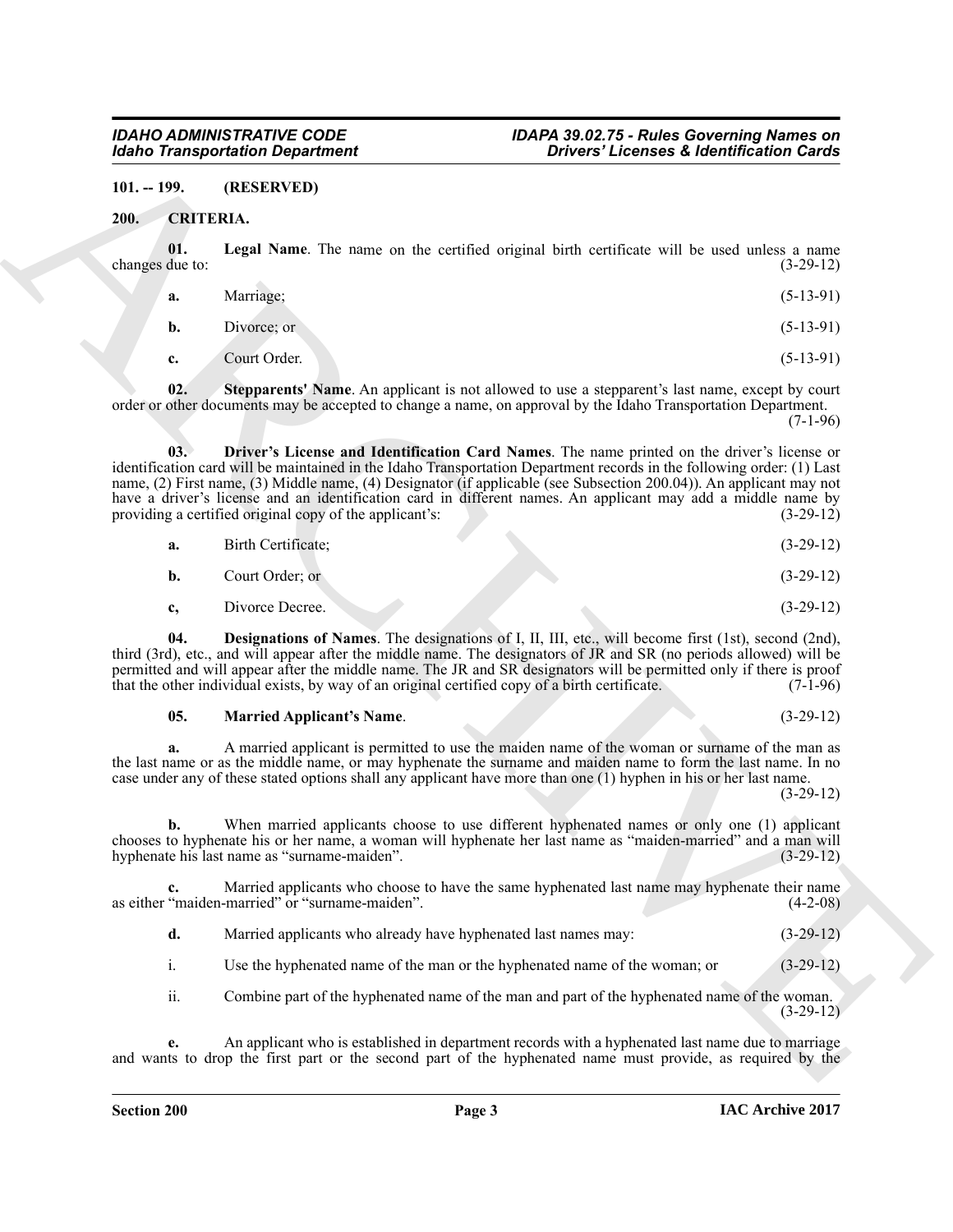## <span id="page-3-8"></span><span id="page-3-7"></span><span id="page-3-6"></span><span id="page-3-5"></span><span id="page-3-4"></span><span id="page-3-3"></span><span id="page-3-2"></span>*IDAHO ADMINISTRATIVE CODE IDAPA 39.02.75 - Rules Governing Names on*

<span id="page-3-1"></span><span id="page-3-0"></span>

|                              | <b>Idaho Transportation Department</b>                                                                                                                                                                                                                                                                                                            | <b>Drivers' Licenses &amp; Identification Cards</b> |
|------------------------------|---------------------------------------------------------------------------------------------------------------------------------------------------------------------------------------------------------------------------------------------------------------------------------------------------------------------------------------------------|-----------------------------------------------------|
| department, the following:   |                                                                                                                                                                                                                                                                                                                                                   | $(3-29-12)$                                         |
| 1.                           | A certified copy of a birth certificate; and/or                                                                                                                                                                                                                                                                                                   | $(3-29-12)$                                         |
| ii.                          | A certified copy of a marriage certificate; and/or                                                                                                                                                                                                                                                                                                | $(3-29-12)$                                         |
| iii.                         | A certified copy of a divorce decree; and/or                                                                                                                                                                                                                                                                                                      | $(3-29-12)$                                         |
| iv.                          | A certified copy of a death certificate.                                                                                                                                                                                                                                                                                                          | $(3-29-12)$                                         |
| 06.                          | <b>Divorced Applicant's Name.</b> A divorced applicant who wants to use his or her original surname or<br>maiden name, or a surname from a previous marriage, but does not have a divorce decree indicating the new name, is<br>allowed to submit the following documents to the County Sheriff or the Idaho Transportation Department: (3-29-12) |                                                     |
| a.                           | Original certified copy of the birth certificate showing the original maiden or surname; or                                                                                                                                                                                                                                                       | $(3-29-12)$                                         |
| $\mathbf{b}$ .<br>the name.  | Original certified copies of the marriage certificate and the divorce decree, as evidence to change                                                                                                                                                                                                                                               | $(3-29-12)$                                         |
| 07.<br>court order.          | Applicant's First Name. An applicant is not allowed to change his or her first name except by                                                                                                                                                                                                                                                     | $(5-13-91)$                                         |
| 08.                          | <b>Common Law Marriage</b> . Common law marriages created prior to January 1, 1996 will, for the<br>purposes of this rule, be treated as a valid marriage. An affidavit of agreement is required which shall include:                                                                                                                             | $(7-1-96)$                                          |
| a.                           | The signatures of both the husband and the wife;                                                                                                                                                                                                                                                                                                  | $(5-31-91)$                                         |
| b.                           | The date they became married under common law; and                                                                                                                                                                                                                                                                                                | $(5-13-91)$                                         |
| c.<br>Department).           | Other documents verifying the marriage (subject to the approval of the Idaho Transportation                                                                                                                                                                                                                                                       | $(5-13-91)$                                         |
| 09.                          | Change of Name on Record. Once a name is established in the Idaho Transportation Department<br>records, a court order, marriage license, or divorce decree will be required to change the name and record. (3-29-12)                                                                                                                              |                                                     |
| 10.                          | Titles or Nicknames. An applicant is not allowed to use titles or nicknames.                                                                                                                                                                                                                                                                      | $(7-1-96)$                                          |
| $201. - 299.$                | (RESERVED)                                                                                                                                                                                                                                                                                                                                        |                                                     |
| <b>300.</b>                  | PROCEDURES.                                                                                                                                                                                                                                                                                                                                       |                                                     |
| 01.                          | Verification of Name. First-time applicants for a driver's license or identification card must<br>provide the County Sheriff's issuing office with one (1) of the following in order to verify their name:                                                                                                                                        | $(5-13-91)$                                         |
| a.                           | Original certified copy of the birth certificate;                                                                                                                                                                                                                                                                                                 | $(7-1-96)$                                          |
| b.                           | Court order;                                                                                                                                                                                                                                                                                                                                      | $(5-13-91)$                                         |
| c.                           | Original certified copy of the marriage license; or                                                                                                                                                                                                                                                                                               | $(7-1-96)$                                          |
| d.                           | Divorce decree (if applicable); or                                                                                                                                                                                                                                                                                                                | $(7-1-96)$                                          |
| e.<br>than five $(5)$ years. | Driver's license from another state or country that is current or if expired, has been expired for less                                                                                                                                                                                                                                           | $(7-1-96)$                                          |
|                              |                                                                                                                                                                                                                                                                                                                                                   |                                                     |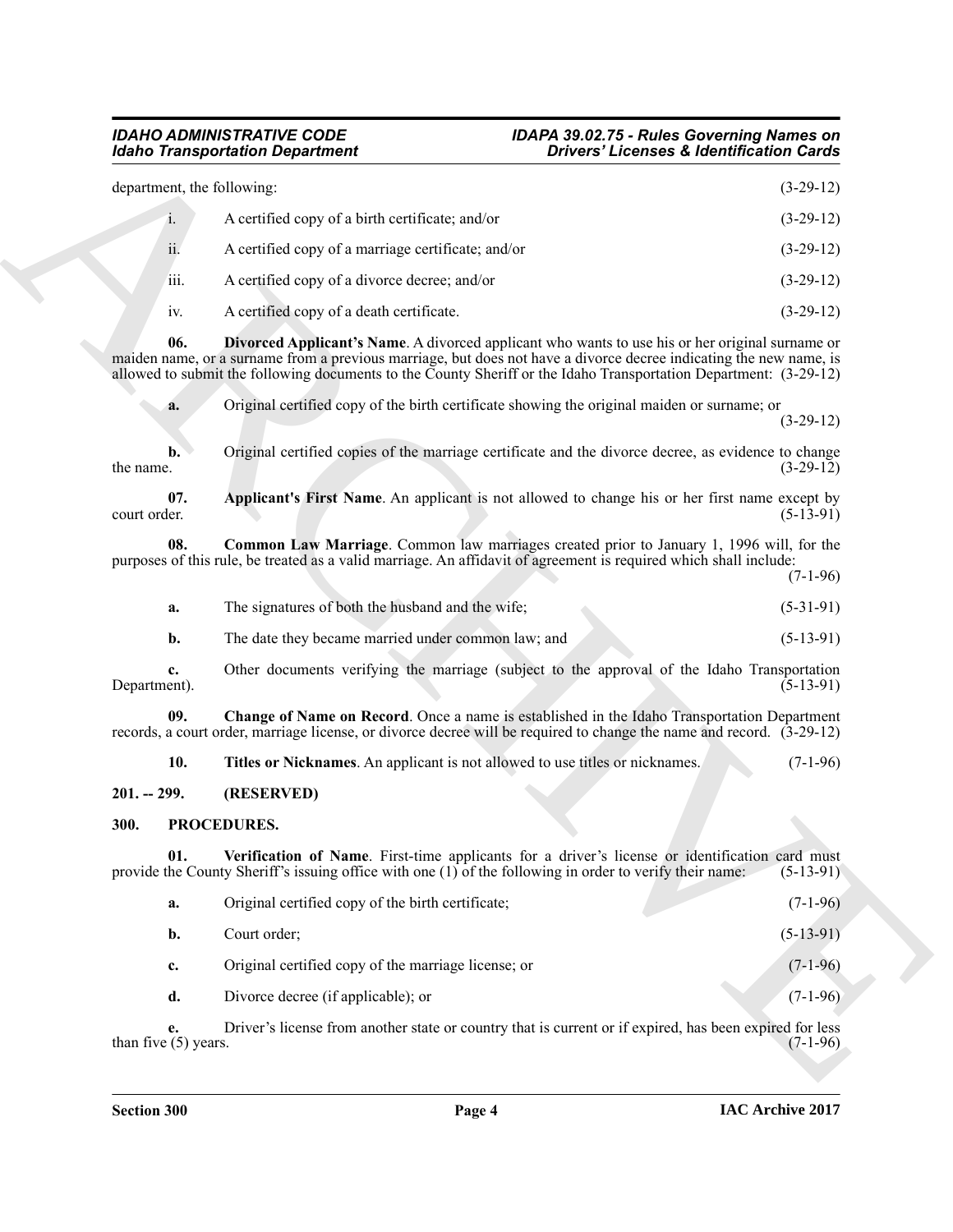#### *IDAHO ADMINISTRATIVE CODE IDAPA 39.02.75 - Rules Governing Names on Idaho Transportation Department Drivers' Licenses & Identification Cards*

<span id="page-4-3"></span><span id="page-4-2"></span>**02. Surrendering Driver's License or Identification Card**. Applicants for license or identification card renewals must surrender the previous driver's license or identification card. Name changes are allowed if the criteria in Section 200 are met. (7-1-96) criteria in Section 200 are met.

 $\frac{1}{2}$ <br>
and  $\frac{1}{2}$  and  $\frac{1}{2}$  and  $\frac{1}{2}$  and  $\frac{1}{2}$  and  $\frac{1}{2}$  and  $\frac{1}{2}$  and  $\frac{1}{2}$  and  $\frac{1}{2}$  and  $\frac{1}{2}$  and  $\frac{1}{2}$  and  $\frac{1}{2}$  and  $\frac{1}{2}$  and  $\frac{1}{2}$  and  $\frac{1}{2}$  and  $\frac{1}{2}$  **03. Surrendering Duplicate Driver's License or Identification Cards**. Applicants for duplicate drivers' licenses or identification cards must surrender the previous driver's license or identification card (if applicable). Name changes are allowed if the criteria in Section 200 are met. (7-1-96) applicable). Name changes are allowed if the criteria in Section 200 are met.

<span id="page-4-1"></span>**04. Document Approval by the Department**. Other documents may be accepted to change a name, val by the Idaho Transportation Department. (5-13-91) on approval by the Idaho Transportation Department.

<span id="page-4-0"></span>**301. -- 999. (RESERVED)**